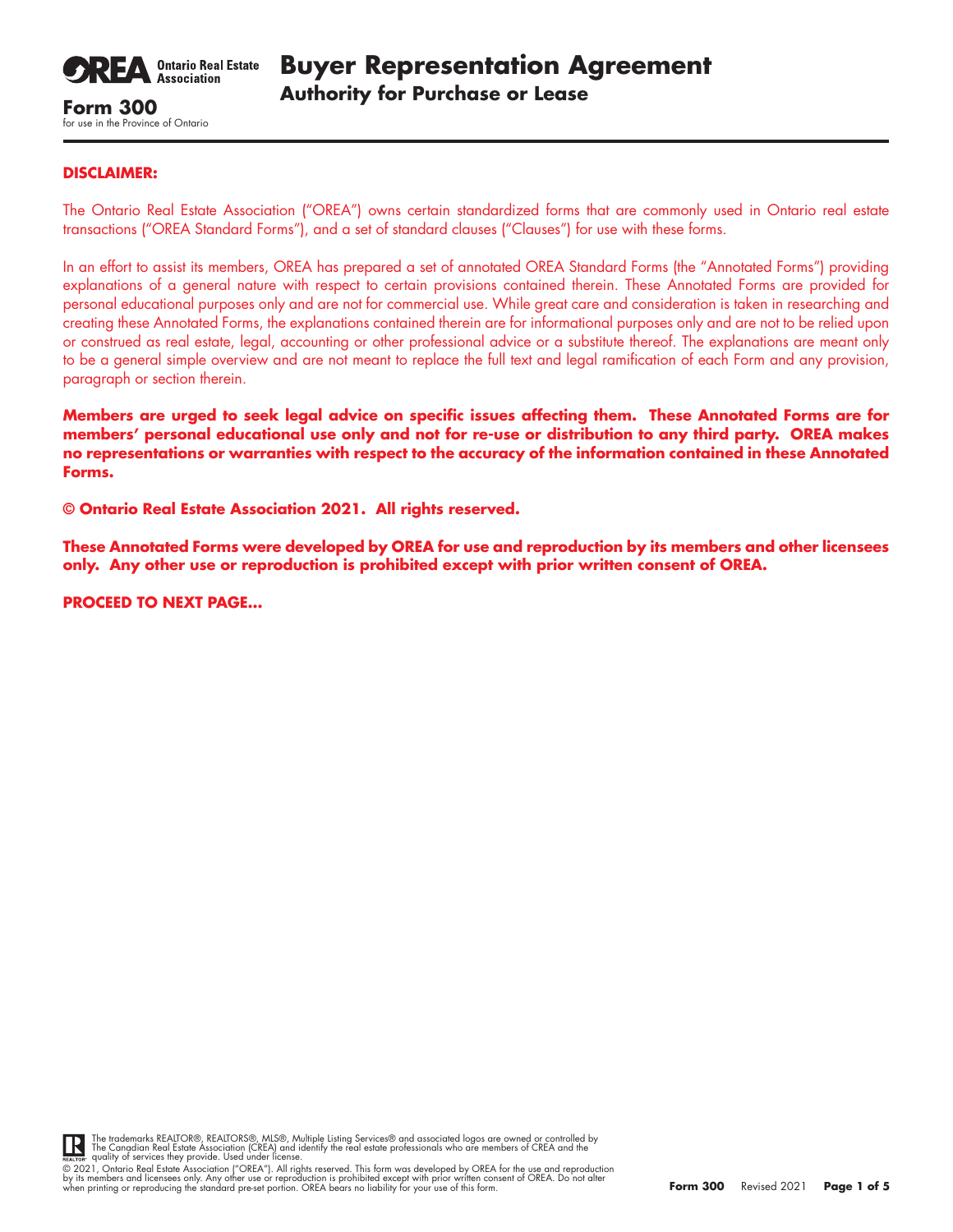

for use in the Province of Ontario

*GENERAL USE: This Form is a contract between a Buyer and a real estate company that gives the real estate company permission to act on the Buyer's behalf in the purchase of a property. Assuming the Buyer is a Client of the real estate company, the Real Estate Council of Ontario (Ontario's governing body) REBBA Code of Ethics requires that Salespeople have a written Buyer Representation Agreement presented for signature prior to an offer being presented on behalf of the Buyer.*

*TOP SECTION OF THE AGREEMENT: The section at the top identifies the parties involved in the Agreement and sets the time frame for which the contract is valid. The REBBA Code of Ethics requires the Buyer's initials on this Form if the Agreement is to extend beyond six months.* 

|                                                                                                    | TOP SECTION OF THE AGKEEMENT: The section at the top identities the parties involved in the Agreement and sets the time frame for which<br>the contract is valid. The REBBA Code of Ethics requires the Buyer's initials on this Form if the Agreement is to extend beyond six months.                                                                                                                            |                    |
|----------------------------------------------------------------------------------------------------|-------------------------------------------------------------------------------------------------------------------------------------------------------------------------------------------------------------------------------------------------------------------------------------------------------------------------------------------------------------------------------------------------------------------|--------------------|
|                                                                                                    | This is an Exclusive Buyer Representation Agreement Authority for Purchase or Lease                                                                                                                                                                                                                                                                                                                               |                    |
| <b>BETWEEN:</b>                                                                                    |                                                                                                                                                                                                                                                                                                                                                                                                                   |                    |
|                                                                                                    |                                                                                                                                                                                                                                                                                                                                                                                                                   |                    |
|                                                                                                    |                                                                                                                                                                                                                                                                                                                                                                                                                   |                    |
| AND                                                                                                |                                                                                                                                                                                                                                                                                                                                                                                                                   |                    |
|                                                                                                    |                                                                                                                                                                                                                                                                                                                                                                                                                   |                    |
|                                                                                                    |                                                                                                                                                                                                                                                                                                                                                                                                                   |                    |
|                                                                                                    | The Buyer hereby gives the Brokerage the exclusive and irrevocable authority to act as the Buyer's agent                                                                                                                                                                                                                                                                                                          |                    |
|                                                                                                    |                                                                                                                                                                                                                                                                                                                                                                                                                   |                    |
|                                                                                                    | Buyer acknowledges that the time period for this Agreement is negotiable between the Buyer and the Brokerage, however, in<br>accordance with the Real Estate and Business Brokers Act, 2002, (REBBA) if the time period for this Agreement exceeds six                                                                                                                                                            |                    |
| months, the Brokerage must obtain the Buyer's initials.                                            |                                                                                                                                                                                                                                                                                                                                                                                                                   | (Buyer's Initials) |
| for the purpose of locating a real property meeting the following general description:             |                                                                                                                                                                                                                                                                                                                                                                                                                   |                    |
|                                                                                                    |                                                                                                                                                                                                                                                                                                                                                                                                                   |                    |
|                                                                                                    | This next section is the area which the Buyer and the Brokerage agree that the Buyer is interested in buying a property.                                                                                                                                                                                                                                                                                          |                    |
|                                                                                                    |                                                                                                                                                                                                                                                                                                                                                                                                                   |                    |
| brokerage for the purchase or lease of a real property of the general description indicated above. | The Buyer is warranting that the Buyer has not entered into any buyer representation agreement with another brokerage.<br>The Buyer hereby warrants that the Buyer is not a party to a representation agreement with any other registered real estate                                                                                                                                                             | (Buyer's Initials) |
| 1.                                                                                                 | DEFINITIONS AND INTERPRETATIONS: This section of the form defines the terms that follow in the document, including Seller, Buyer,                                                                                                                                                                                                                                                                                 |                    |
| purchase, etc.                                                                                     |                                                                                                                                                                                                                                                                                                                                                                                                                   |                    |
| 1.                                                                                                 | DEFINITIONS AND INTERPRETATIONS: For the purposes of this Agreement ("Authority" or "Agreement"):<br>"Buyer" includes purchaser, tenant and lessee, a "seller" includes a vendor, landlord and lessor or a prospective seller, vendor, landlord and lessor<br>and a "real estate board" includes a real estate association. A purchase shall be deemed to include the entering into of any agreement to exchange, |                    |

"Buyer" includes purchaser, tenant and lessee, a "seller" includes a vendor, landlord and lessor or a prospective seller, vendor, landlord and lessor and a "real estate board" includes a real estate association. A purchase shall be deemed to include the entering into of any agreement to exchange, or the obtaining of an option to purchase which is subsequently exercised, and a lease includes any rental agreement, sub-lease or renewal of a lease. Commission shall be deemed to include other remuneration. This Agreement shall be read with all changes of gender or number required by the context. For purposes of this Agreement, Buyer shall be deemed to include any spouse, heirs, executors, administrators, successors, assigns, related corporations and affiliated corporations. Related corporations or affiliated corporations shall include any corporation where one half or a majority of the shareholders, directors or officers of the related or affiliated corporation are the same person(s) as the shareholders, directors, or officers of the corporation introduced to or shown the property.



The trademarks REALTOR®, REALTORS®, MLS®, Multiple Listing Services® and associated logos are owned or controlled by<br>The Canadian Real Estate Association (CREA) and identify the real estate professionals who are members of IR

<sup>© 2021,</sup> Ontario Real Estate Association ("OREA"). All rights reserved. This form was developed by OREA for the use and reproduction<br>by its members and licensees only. Any other use or reproduction is prohibited except with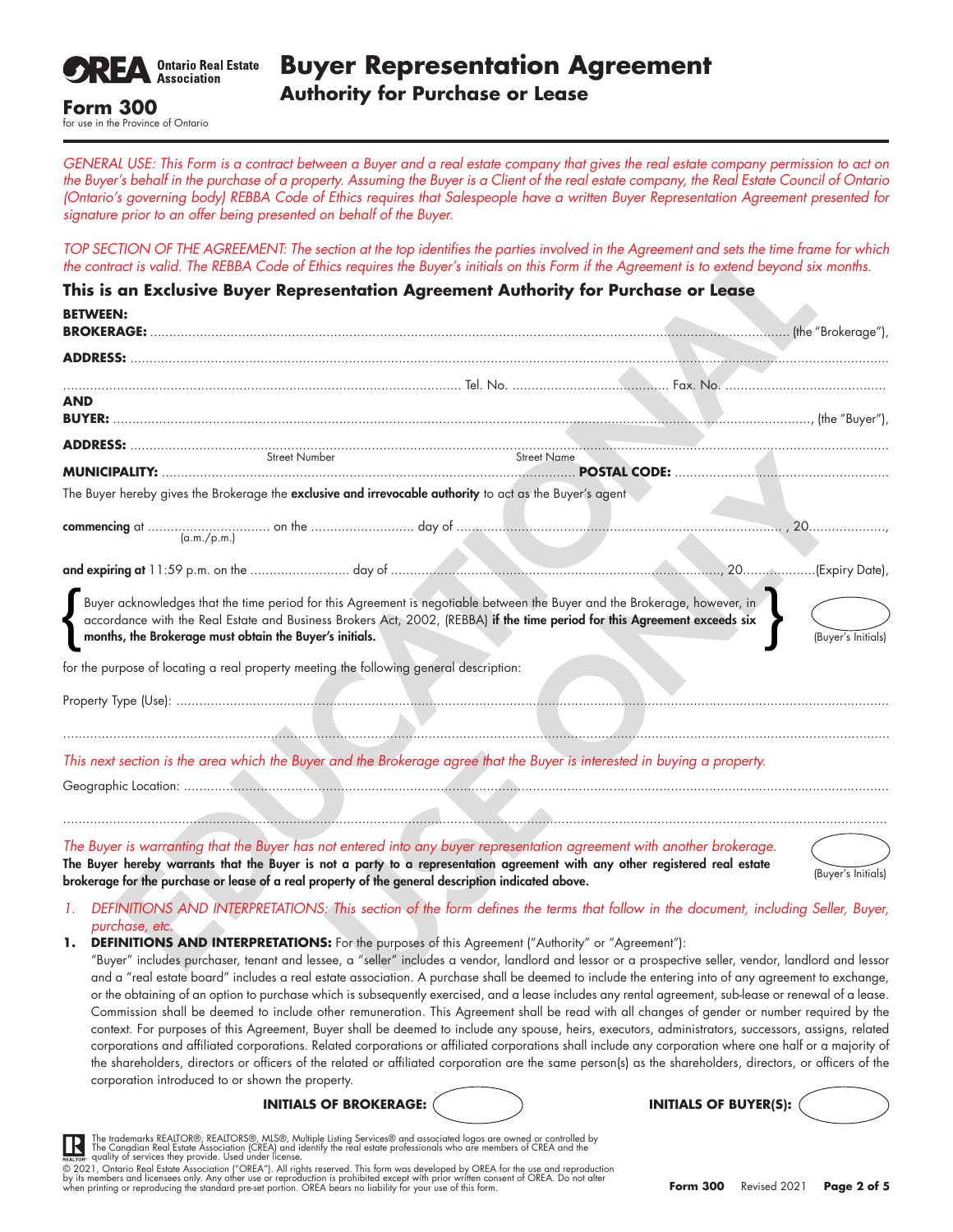- *2. COMMISSION: This section of the Agreement sets the structure for the commission to be paid to the real estate company. It states that the Buyer agrees to pay a commission to the real estate company the detail of which is set out in this section. The real estate company is entitled to commission when the Buyer enters into an agreement to buy or lease property. The Buyer agrees the commission may come from a listing brokerage or by the seller. If it turns out that there isn't enough the Buyer will make up the difference.*
- **2. COMMISSION:** In consideration of the Brokerage undertaking to assist the Buyer, the Buyer agrees to pay commission to the Brokerage as follows: If, during the currency of this Agreement, the Buyer enters into an agreement to purchase or lease a real property of the general description indicated above, the Buyer agrees the Brokerage is entitled to receive and retain any commission offered by a listing brokerage or by the seller. The Buyer understands that the amount of commission offered by a listing brokerage or by the seller may be greater or less than the commission stated below. The Buyer understands that the Brokerage will inform the Buyer of the amount of commission to be paid to the Brokerage by the listing brokerage or the seller at the earliest practical opportunity. The Buyer acknowledges that the payment of any commission by the listing brokerage or the seller will not make the Brokerage either the agent or sub-agent of the listing brokerage or the seller.

If, during the currency of this Agreement, the Buyer enters into an agreement to purchase any property of the general description indicated above,

the Buyer agrees that the Brokerage is entitled to be paid a commission of ................................................... % of the sale price of the property

or ...........................................................................................................................................................................................................

**or** for a lease, a commission of ...

The Buyer agrees to pay directly to the Brokerage any deficiency between this amount and the amount, if any, to be paid to the Brokerage by a listing brokerage or by the seller. The Buyer understands that if the Brokerage is not to be paid any commission by a listing brokerage or by the seller, the Buyer will pay the Brokerage the full amount of commission indicated above.

The Buyer agrees to pay the Brokerage such commission if the Buyer enters into an agreement within ................................ days after the expiration of this Agreement (Holdover Period) to purchase or lease any real property shown or introduced to the Buyer from any source whatsoever during the term of this Agreement, provided, however, that if the Buyer enters into a new buyer representation agreement with another registered real estate brokerage after the expiration of this Agreement, the Buyer's liability to pay commission to the Brokerage shall be reduced by the amount paid to the other brokerage under the new agreement.

The Buyer agrees to pay such commission as described above even if a transaction contemplated by an agreement to purchase or lease agreed to or accepted by the Buyer or anyone on the Buyer's behalf is not completed, if such non-completion is owing or attributable to the Buyers default or neglect. Said commission, plus any applicable taxes, shall be payable on the date set for completion of the purchase of the property or, in the case of a lease or tenancy, the earlier of the date of occupancy by the tenant or the date set for commencement of the lease or tenancy. All amounts set out as commission are to be paid plus applicable taxes on such commission.

This Agreement applies for the purchase or lease of one real property. Notwithstanding the foregoing, in the event that the Buyer leases a property, this agreement remains in force as set out herein for the purchase of the leased property or a property of the general description indicated above. The leasing of a property by the Buyer does not terminate this Agreement with respect to the purchase of a property.

- *3. REPRESENTATION: This paragraph confirms that the real estate company and the salesperson have explained the different types of agency and other relationships that may occur in a real estate transaction.*
- **3. REPRESENTATION:** The Buyer acknowledges that the Brokerage has provided the Buyer with written information explaining agency relationships, including information on Seller Representation, Sub-Agency, Buyer Representation, Multiple Representation and Customer Service. The Brokerage shall assist the Buyer in locating a real property of the general description indicated above and shall represent the Buyer in an endeavour to procure the acceptance of an agreement to purchase or lease such a property.

unity the currency of this Agreement. the Buyer estas into an operator to puchose any property of the general description includes the second of the second of the second of the second of the second of the second of the sec ment, the Buyer's liability to pay commission to the Brokerage shall be reduced by the amount pay as described above even if a transaction contemplated by an agreement to purchase or lease a Buyer's behall is not completed The Buyer acknowledges that the Buyer may not be shown or offered all properties that may be of interest to the Buyer. The Buyer hereby agrees that the terms of any buyer's offer or agreement to purchase or lease the property will not be disclosed to any other buyer. The Buyer further acknowledges that the Brokerage may be entering into buyer representation agreements with other buyers who may be interested in the same or similar properties that the Buyer may be interested in buying or leasing and the Buyer hereby consents to the Brokerage entering into buyer representation agreements with other buyers who may be interested in the same or similar properties without any claim by the Buyer of conflict of interest. The Buyer hereby appoints the Brokerage as agent for the purpose of giving and receiving notices pursuant to any offer or agreement to purchase or lease a property negotiated by the Brokerage.

**MULTIPLE REPRESENTATION:** The Buyer hereby acknowledges that the Brokerage may be entering into listing agreements with sellers of properties the Buyer may be interested in buying or leasing. In the event that the Brokerage has entered into or enters into a listing agreement with the seller of a property the Buyer may be interested in buying or leasing, the Brokerage will obtain the Buyer's written consent to represent both the Buyer and the seller for the transaction at the earliest practicable opportunity and in all cases prior to any offer to purchase or lease being submitted or presented.

The Buyer understands and acknowledges that the Brokerage must be impartial when representing both the Buyer and the seller and equally protect the interests of the Buyer and the seller in the transaction. The Buyer understands and acknowledges that when representing both the Buyer and the seller, the Brokerage shall have a duty of full disclosure to both the Buyer and the seller, including a requirement to disclose all factual information about the property known to the Brokerage.

However, The Buyer further understands and acknowledges that the Brokerage shall not disclose:

- that the seller may or will accept less than the listed price, unless otherwise instructed in writing by the seller;
- that the Buyer may or will pay more than the offered price, unless otherwise instructed in writing by the Buyer;
- the motivation of or personal information about the Buyer or seller, unless otherwise instructed in writing by the party to which the information applies or unless failure to disclose would constitute fraudulent, unlawful or unethical practice;
- the price the Buyer should offer or the price the seller should accept; and
- the Brokerage shall not disclose to the Buyer the terms of any other offer.

However, it is understood that factual market information about comparable properties and information known to the Brokerage concerning potential uses for the property will be disclosed to both Buyer and seller to assist them to come to their own conclusions.

## **INITIALS OF BROKERAGE: INITIALS OF BUYER(S):**

The trademarks REALTOR®, REALTORS®, MLS®, Multiple Listing Services® and associated logos are owned or controlled by<br>The Canadian Real Estate Association (CREA) and identify the real estate professionals who are members of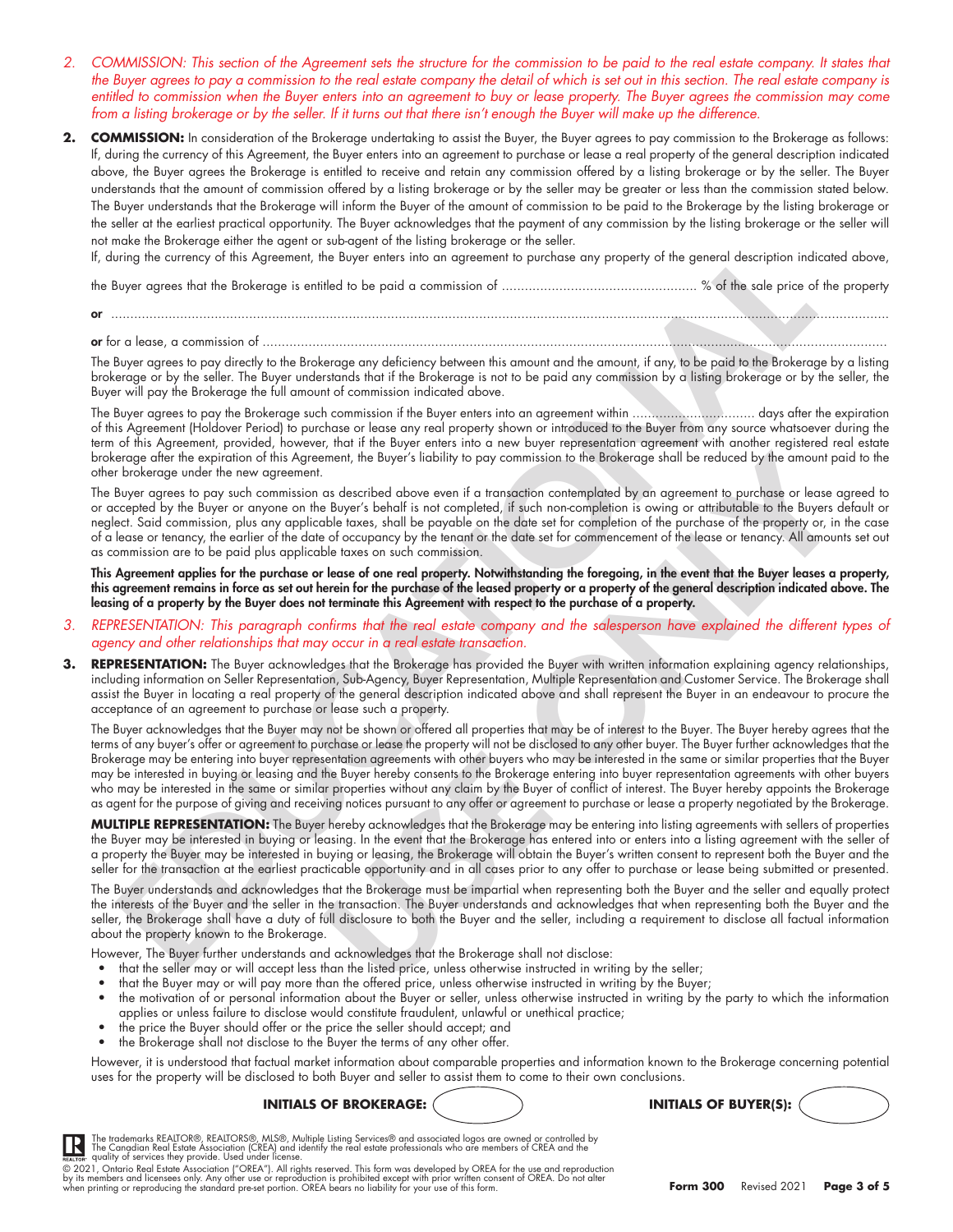Where a Brokerage represents both the Seller and the Buyer (multiple representation), the Brokerage shall not be entitled or authorized to be agent for either the Buyer or the Seller for the purpose of giving and receiving notices.

**MULTIPLE REPRESENTATION AND CUSTOMER SERVICE:** The Buyer understands and agrees that the Brokerage also provides representation and customer service to other buyers and sellers. If the Brokerage represents or provides customer service to more than one seller or buyer for the same trade, the Brokerage shall, in writing, at the earliest practicable opportunity and before any offer is made, inform all sellers and buyers of the nature of the Brokerage's relationship to each seller and buyer.

- *4. REFERRAL OF PROPERTIES: The Buyer is committing to work with the Brokerage and agrees to communicate to the Brokerage any interest in any property that comes to the Buyer's attention. The Buyer will be responsible to pay commission to the Brokerage if the Buyer purchases a property during the term of the Buyer Representation Agreement or the holdover period.*
- during the contempt of this forgonome, he librer is the brack of behavion intended of the most property of the content of the content of the content of the content of the content of the content of the content of the conten 4. REFERRAL OF PROPERTIES: The Buyer agrees that during the currency of this Buyer Representation Agreement the Buyer will act in good faith and work exclusively with the Brokerage for the purchase or lease of a real property of the general description indicated above. The Buyer agrees that, during the currency of this Agreement, the Buyer shall advise the Brokerage immediately of any property of interest to the Buyer that came to the Buyer's attention from any source whatsoever, and all offers to purchase or lease submitted by the Buyer shall be submitted through the Brokerage to the seller. If the Buyer arranges a valid agreement to purchase or lease any property of the general description indicated above that came to the attention of the Buyer during the currency of this Agreement and the Buyer arranges said agreement during the currency of this Agreement or within the Holdover Period after expiration of this Agreement, the Buyer agrees to pay the Brokerage the amount of commission set out above in Paragraph 2 of this Agreement, payable within (5) days following the Brokerage's written demand therefor.
- *5. INDEMNIFICATION: The Buyer acknowledges that the Salesperson and the Brokerage are not qualified to determine the physical condition of the property and the Buyer agrees that the Brokerage will not be liable for any defects.*
- **5. INDEMNIFICATION:** The Brokerage and representatives of the Brokerage are trained in dealing in real estate but are not qualified in determining the physical condition of the land or any improvements thereon. The Buyer agrees that the Brokerage and representatives of the Brokerage will not be liable for any defects, whether latent or patent, to the land or improvements thereon. All information supplied by the seller or landlord or the listing brokerage may not have been verified and is not warranted by the Brokerage as being accurate and will be relied on by the Buyer at the Buyer's own risk. The Buyer acknowledges having been advised to make their own enquiries to confirm the condition of the property.
- *6. FINDERS FEE: This clause provides consent in the event the Brokerage or salesperson receives a finder's fee or other reward as part of the transaction. This fee may come from a mortgage company. It should be noted that specific consent will be required when it actually happens.*
- **6. FINDERS FEE:** The Buyer acknowledges that the Brokerage may be receiving a finder's fee, reward and/or referral incentive, and the Buyer consents to any such benefit being received and retained by the Brokerage in addition to the commission as described above.
- *7. CONSUMER REPORTS: The Buyer acknowledges that credit checks and personal information may be referred to in the process of purchasing a property.*
- **7. CONSUMER REPORTS: The Buyer is hereby notified that a consumer report containing credit and/or personal information may be referred to in connection with this transaction.**
- *8. USE AND DISTRIBUTION OF INFORMATION: The following section gives Salespeople the right under the privacy legislation to use personal information provided to them by the Buyer in order to assist in making the transaction happen. It also assures the Buyer that this information will not be distributed to third parties (i.e. pool or moving companies).*
- ent in the event the Brokerage or salesperson receives a finder's fee or other reward as portgage company. It should be noted that specific consent will be required when it actually his ording on company. It should be note 8. **USE AND DISTRIBUTION OF INFORMATION:** The Buyer consents to the collection, use and disclosure of personal information by the Brokerage for such purposes that relate to the real estate services provided by the Brokerage to the Buyer including, but not limited to: locating, assessing and qualifying properties for the Buyer; advertising on behalf of the Buyer; providing information as needed to third parties retained by the Buyer to assist in a transaction (e.g. financial institutions, building inspectors, etc...); and such other use of the Buyer's information as is consistent with the services provided by the Brokerage in connection with the purchase or prospective purchase of the property.

The Buyer agrees that the sale and related information regarding any property purchased by the Buyer through the Brokerage may be retained and disclosed by the Brokerage and/or real estate board(s) (if the property is an MLS® Listing) for reporting, appraisal and statistical purposes and for such other use of the information as the Brokerage and/or board deems appropriate in connection with the listing, marketing and selling of real estate, including conducting comparative market analyses.

The Buyer acknowledges that the information, personal or otherwise ("information"), provided to the real estate board or association may be stored on databases located outside of Canada, in which case the information would be subject to the laws of the jurisdiction in which the information is located.

- *9. CONFLICT OR DISCREPANCY: If something is added to the Agreement (usually in a Schedule) then the provision(s) that were added override the text (preset) provisions in the form.*
- **9. CONFLICT OR DISCREPANCY:** If there is any conflict or discrepancy between any provision added to this Agreement and any provision in the standard pre-set portion hereof, the added provision shall supersede the standard pre-set provision to the extent of such conflict or discrepancy. This Agreement, including any provisions added to this Agreement, shall constitute the entire Agreement between the Buyer and the Brokerage. There is no representation, warranty, collateral agreement or condition, which affects this Agreement other than as expressed herein.
- *10. SUCCESSORS AND ASSIGNS: In the event one of the parties dies before closing their heirs and executors are bound by the Agreement.*
- **10. SUCCESSORS AND ASSIGNS:** The heirs, executors, administrators, successors and assigns of the undersigned are bound by the terms of this Agreement.
- *11. ELECTRONIC COMMUNICIATION: This Agreement, if necessary, may be sent via electronic means and still be binding on all parties.*
- **11. ELECTRONIC COMMUNICATION:** This Agreement and any agreements, notices or other communications contemplated thereby may be transmitted by means of electronic systems, in which case signatures shall be deemed to be original. The transmission of this Agreement by the Buyer by electronic means shall be deemed to confirm the Buyer has retained a true copy of the Agreement.





The trademarks REALTOR®, REALTORS®, MLS®, Multiple Listing Services® and associated logos are owned or controlled by<br>The Canadian Real Estate Association (CREA) and identify the real estate professionals who are members of <u>IK</u>